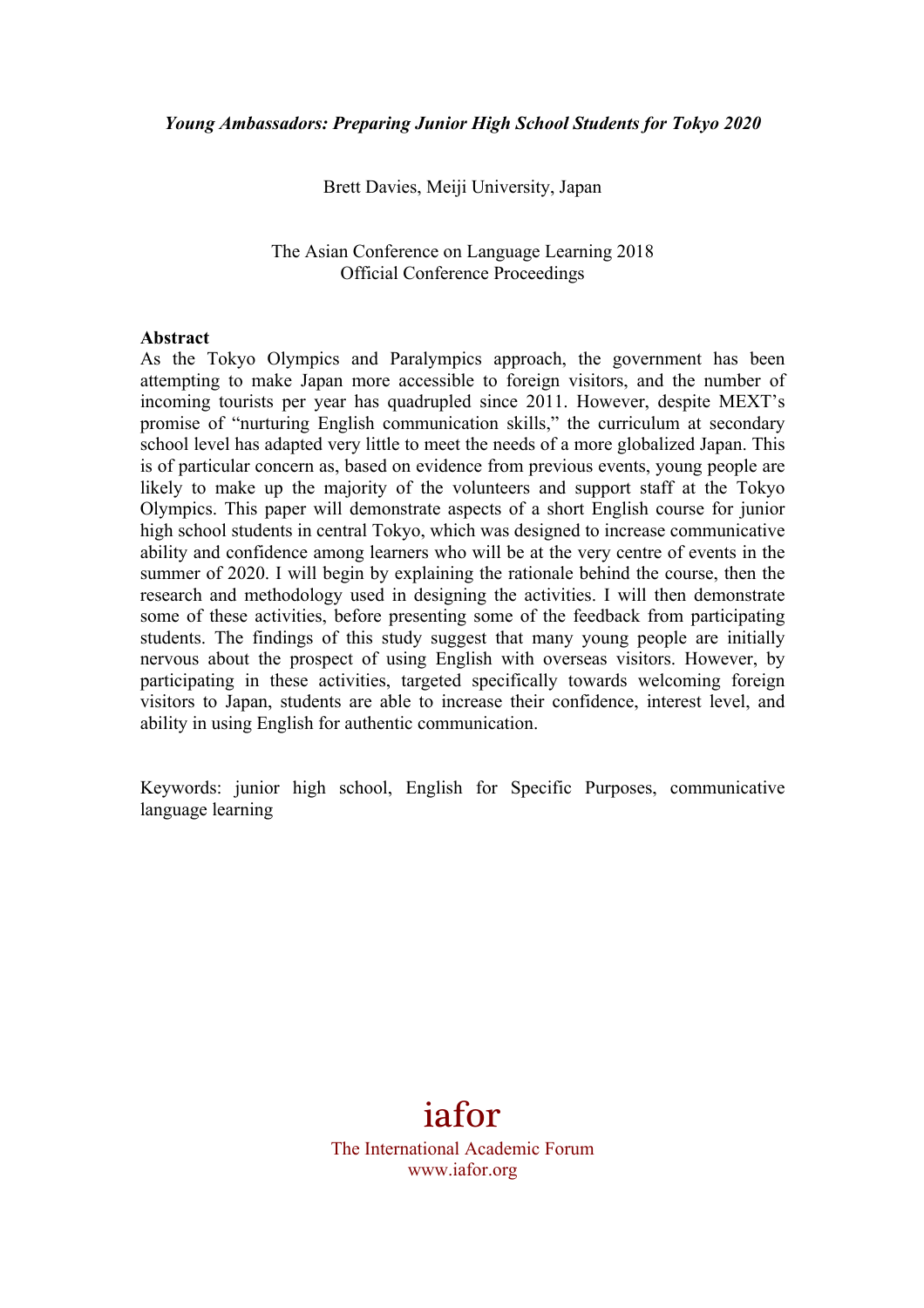# **Introduction**

Following the announcement in 2013 that Tokyo would host the 2020 Olympics and Paralympics, the Japanese government set a series of targets designed to maximise the opportunity to showcase the country and its capital city to the world. These included a goal to attract 40 million overseas visitors per annum, compared to 8.35 million in 2012, the year preceding Tokyo's selection as host city. In 2017, the number of visitors reached 28.69 million, 4.66 million more than in 2017 and approximately quadruple that of six years prior (JTB, 2018), suggesting that the 40 million target is achievable.

However, a survey by the Nikkei Marketing Journal found that, while the experiences of overseas visitors were largely positive, some problems persisted. The most common complaint, making up 39% of the total, was the lack of foreign language skills among Japanese people, which, according to some respondents, made communication with local people difficult (Schreiber, 2014).

In response to such concerns, and in order to welcome the influx of foreign visitors expected during the Olympics and beyond, the government Ministry of Education, Science and Technology (MEXT) published its 'English Education Reform Plan corresponding to Globalization' for all levels of the school system in Japan, in which it stated that, "Timed with the 2020 Tokyo Olympics, in order for the full-scale development of new English education in Japan, MEXT will incrementally promote educational reform from FY2014" (MEXT, 2013). This included the goal that teachers at the junior high school level would "Nurture the [students'] ability to understand familiar topics, carry out simple information exchanges and describe familiar matters in English." This initial plan was followed by a report in 2014 by an Expert Panel on English Education, which recommended that students in junior high school "focus on the development of communication skills to convey ideas and feelings in English, rather than grammar translation" (MEXT, 2014).

In order to assess students and provide clear targets for all stakeholders, MEXT adopted the Common European Framework of Reference for Languages (CEFR) (Council of Europe, 2001), adapting it for the Japanese situation to create CEFR-j (Tono, 2015). This framework is structured around a 'Can-Do' list that states specific language tasks that the learner can perform in order to reach a level. MEXT prescribed level A1 (the lowest of eight levels on the scale) as the target to be reached by the end of students' three-year junior high school career. While admitting that this target is approximately three years behind continental European school pupils (Tono, 2015, p. 3), it does provide students and teachers with a clearly defined inventory of language items that learners are expected to be able to use and understand by the time they complete compulsory education at age 15. For example:

| <b>Functions/notions</b><br>China.                              | Giving personal information                                | I am from the north of                                 |  |  |
|-----------------------------------------------------------------|------------------------------------------------------------|--------------------------------------------------------|--|--|
| <b>Functions/notions</b><br><b>Functions/notions</b><br>brother | Giving personal information<br>Giving personal information | <i>I live in Beirut.</i><br>I have two sisters and one |  |  |
| Lexis<br>breakfast.                                             | Food and drink                                             | fresh<br>fruit<br>for<br>like<br>1                     |  |  |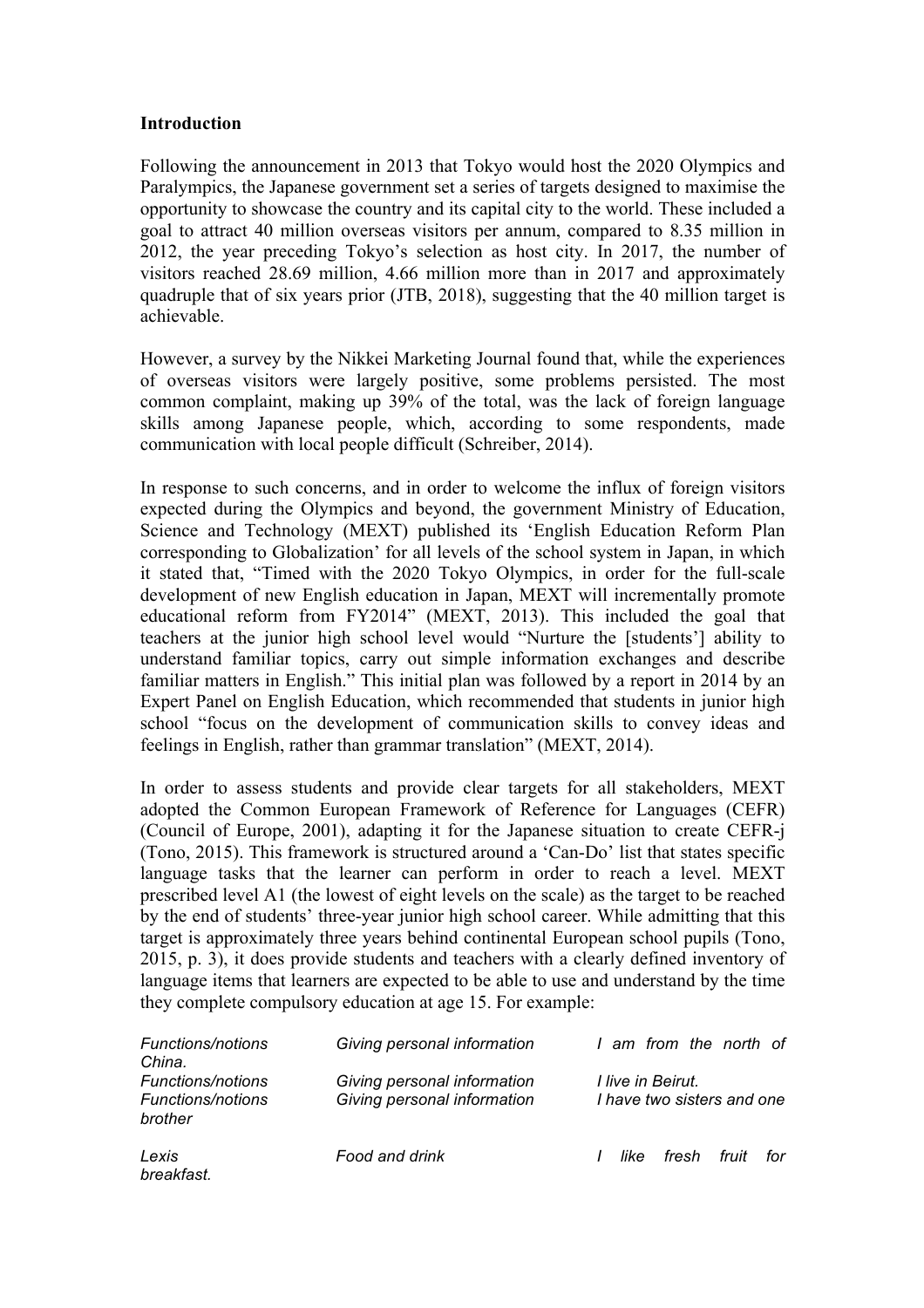| Lexis         | Food and drink | Vegetables are good for             |  |  |
|---------------|----------------|-------------------------------------|--|--|
| vou.<br>Lexis | Food and drink | What kind of coffee do<br>you want? |  |  |

However, this professed change in direction towards more communicative language learning was not borne out in a survey I carried out in 2016. When asked which of the four skills in English they felt was their strongest, out of 118 first-year high school students interviewed in Tokyo and Chiba prefecture, only nine percent answered 'Speaking,' compared to 45% for 'Reading', 33% for 'Listening,' and 30% for 'Writing.' Similarly, when asked what kind of activities they would have liked to have more practiced more during their junior high school foreign language classes, 97% of students gave responses connected to speaking, presentations, or group/pair work. These results suggest that there was a deficit in oral communication activities in many students' junior high school courses, which, if allowed to continue, may lead to the failure of MEXT's goal to nurture students who can "reason, make decisions or express oneself in order to solve problems by oneself," and who can "achieve top-level English proficiency in Asia" (MEXT, 2014). Moreover, if young people are ill-prepared to converse in foreign languages, the opportunity to showcase Japan to the world during the 2020 Olympics and Paralympics may be squandered.

# **Pre-Course Discussion and Planning**

The Board of Education (BoE) for one of the wards in Tokyo decided to investigate ways of improving its students' communicative English skills in time for 2020. Located in the centre of the city, the residents of the ward will likely experience a high frequency of interaction with athletes, officials, journalists and spectators; therefore, the BoE aimed to develop practical skills in order to aid smooth communication, and I was asked to assist with the programme. Due to constraints of scheduling and budget, the BoE would allow one two-hour lesson per week for 10 weeks, with a maximum of 20 students per class, and would only be open to approximately 10% of the third-year (14-15-year-olds) student population on a voluntary basis (with English teachers in the respective schools able to select participants in the case of oversubscription).

Before designing the course, we assessed the students' current level of confidence in using English. A questionnaire was designed and distributed randomly to third-year classes in four junior high schools. This questionnaire was completed in class and kept anonymous; and the students could respond in Japanese or English. There were 201 total responses. Following Dornyei's (2003) edict that less is often more in surveys in order to avoid the "fatigue effect" among participants (p. 18), the questionnaire was kept short, consisting of just two questions. The first was a scaled response questions (students grading themselves out of 10), and the second was an open-ended question designed to encourage students to consider their attitude towards the large influx of overseas visitors to the area.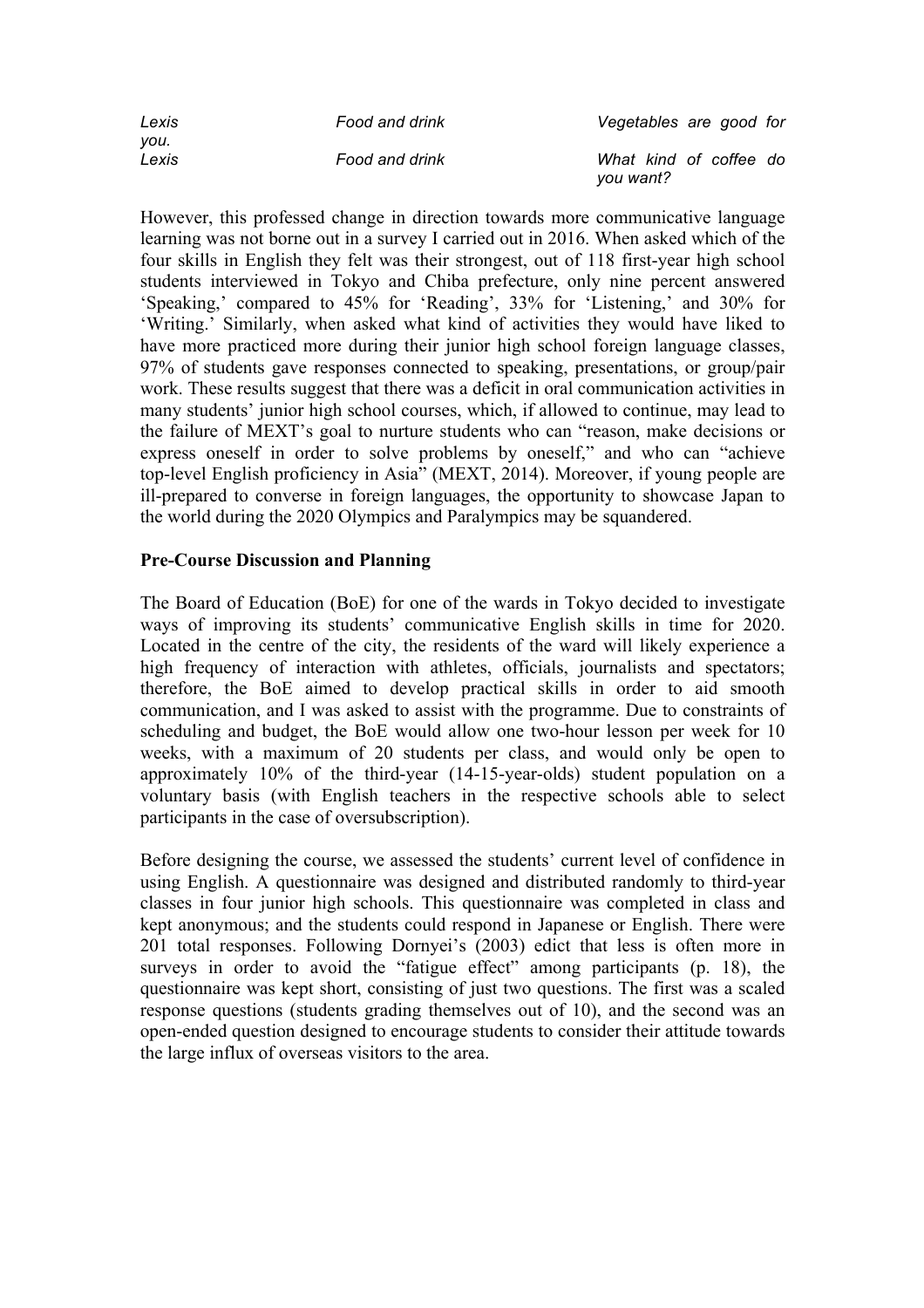# *Pre-Course Survey Questions*

*1. How do you rate your English communication skill? (Circle ONE number) 1 2 3 4 5 6 7 8 9 10*  Poor communicator expansion of the *Poor communicator* and the *Fluent* 

# *2. How do you feel about more overseas visitors coming to Japan in 2020?*

For question 1, the average score was just 1.5 out of ten, with only three percent of respondents rating their English communication skill six or above, and 88% rating their skill level one or two out of ten. Clearly, this showed that the students had a marked lack of confidence in their communicative ability, which would need to be addressed in any course designed to improve their proficiency in speaking to foreign people in authentic exchanges.

For question 2, just eight percent of responses were positive and 90% of responses were negative, with two percent giving neutral or unclear answers. Some representative examples of the negative responses were:

*"It's difficult to talk with foreign people." "There may be misunderstandings." "I don't like English." "I'm worried about my poor English."*

Interestingly, over 60% of negative responses pertained to the student's own perceived shortcomings (for example, "I make too many mistakes" or "My English is very bad"), compared to just 18% of negative comments displaying any negative attitude towards overseas visitors or their behaviour (for example, "Foreigners should learn Japanese" or "Foreign people have bad manners").

Regardless of the motivations, these survey results demonstrated an overall negative attitude towards interacting with people from other countries, and a marked lack of confidence in communicating in English; therefore, any course would need to address these issues.

# *English for Specific Purposes*

Basturkmen (2006) states that, while general English language teaching "tends to set out from point A toward an often pretty indeterminate destination, setting sail through largely uncharted waters," English for Specific Purposes (ESP) "aims to speed learners to a known destination" (p. 9). ESP is, of course, more commonly associated with tertiary-level classes or for adults already in employment (see, for example, Stojkovic, 2015), but many aspects of ESP appeared relevant to this situation: the course had time restraints requiring only the most important aspects of language to be covered in a short period of time (West, 1994), there was a clear real-world goal outside of the general curriculum, and the course "needed to smooth the path to entry or greater linguistic efficiency in [specific] environments" (Basturkmen, 2006, p. 17). Additionally, as with ESP for tertiary-level classes, it required needs analysis before designing the course.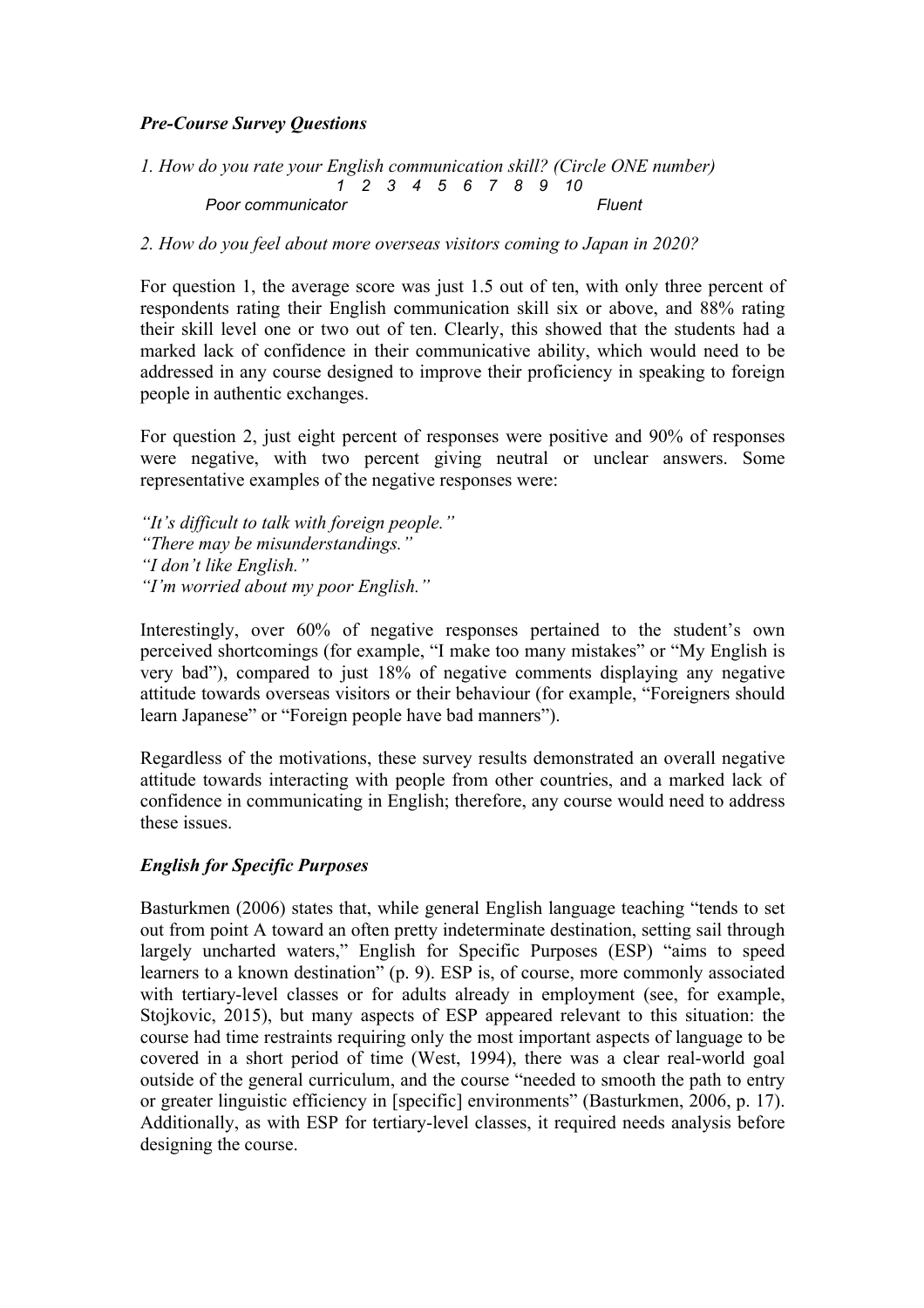Using the questionnaire results discussed above as our needs anlaysis, as well as interviews with the regular English teachers within the area, the course design team set an overall target for the programme:

*To facilitate interaction with overseas visitors to the local area.* 

This goal was supported by two sub-goals:

*Develop practical English skills to help smooth communication Increase students' confidence in their own culture within a global society*

Additionally, at the request of the BoE, we included three holistic goals, not specifically connected to language learning:

#### *Students will…*

- *1. Be able to explain Japanese culture confidently*
- *2. Learn about other countries and cultures*
- *3. Be able to compare cultures positively*

With these targets and parameters established, I then designed the syllabus and class activities.

#### **Course Activities**

Over the 10-week programme, the students participated in 20 different classroom activities, as well as short warm-up tasks plus homework preparation and review. Each of these activities was designed to meet the targets outlined above, and, as far as possible, to address both linguistic and holistic needs.

All activities in the course were primarily focused on speaking rather than the other three skills, but some aspects of listening, writing and reading were occasionally utilized when necessary to further the activity. The following are the three activities voted "The most useful" by the participating students in a survey at the end of the course.

### *It's a Kind of…*

This activity was designed to develop students' facility to explain their own culture to overseas visitors. As the title suggests, it is structured around the phrase "It's a kind of…" as a means of describing a cultural item while signalling to a listener that a precise translation may not be possible.

First, students discussed their favourite kinds of Japanese culture and were encouraged to consider whether people from overseas would be aware of them. Then the teacher collated some of the ideas on the board and elicited possible English translations. The teacher then introduced the phrase "It's a kind of…" as a prefix to any explanation in cases where there is no clear English word; for example, the cooking style of *okonomiyaki* ("It's a kind of pancake with vegetables and seafood or meat inside.")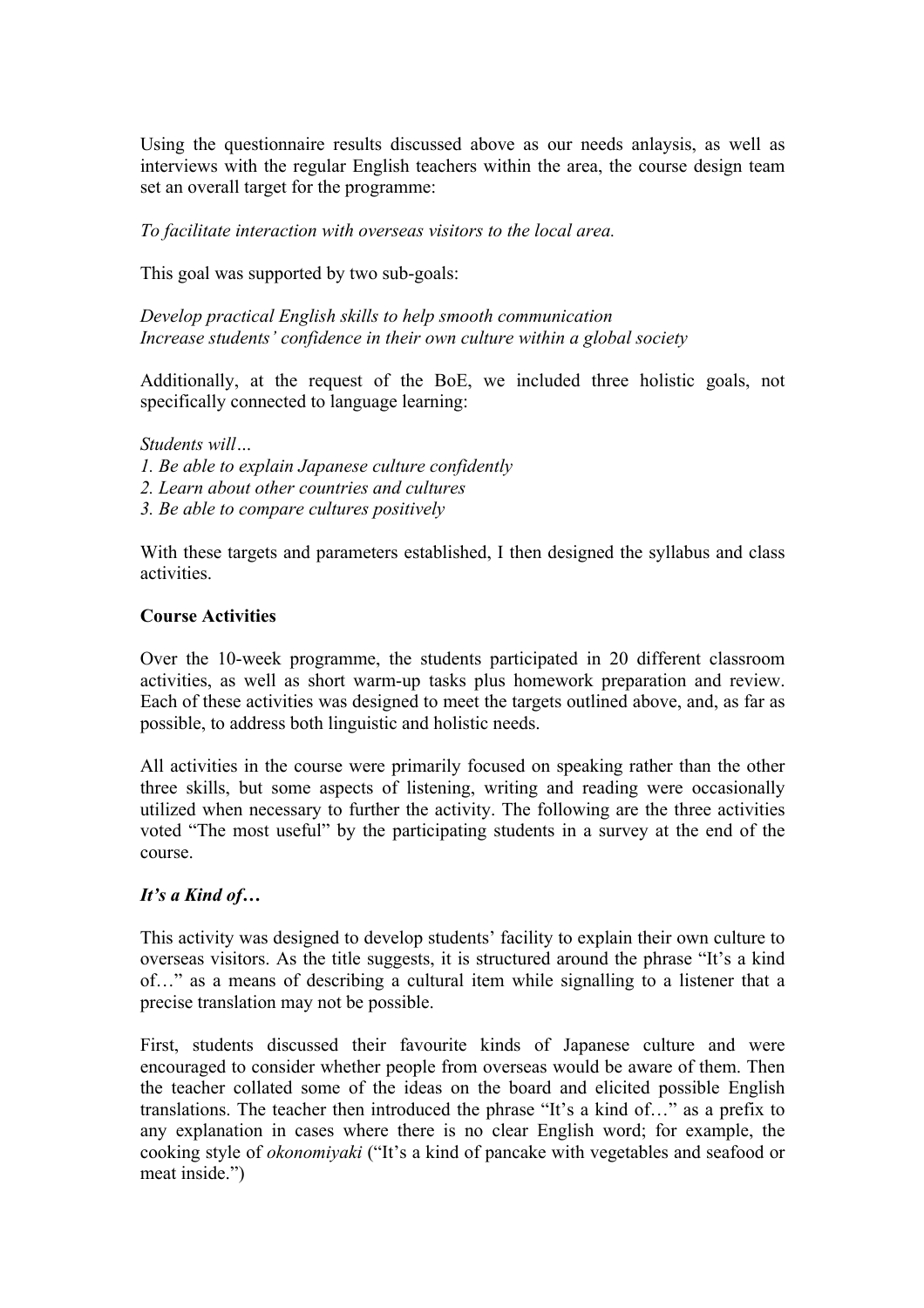Next, the teacher showed some images of Japanese culture – for example, *yukata* – and students were asked to think of a clear explanation in pairs. The teacher elicited some ideas from the class then showed one possible description as a further example: *It's a kind of summer kimono.*

When students appeared comfortable with the task, there was then a game-style activity, in which students were divided into pairs or threes and given an identical set of cards – one per group. On each of these cards, a specific cultural item was written; for example, *puri kura*, *shitajiki*, or *White Day*. Each member of a group would take a turn to read the card and try to explain the item to their teammates using English. Students were encouraged to use gestures if necessary, just as they might if in an authentic situation in which they must explain Japanese food or culture. The team that successfully explained all of the cards to each other was the winner. (NOTE: a variation of this activity, adapted for university students, has been submitted for publication elsewhere; Davies, 2018.)

This activity met the holistic goal of being able to explain Japanese culture confidently. Additionally, it practised a practical English skill ("It's a kind of…") to help smooth communication, as per one of the main sub-goals. Furthermore, an observing teacher noted that the activity encouraged authentic negotiation of meaning in order for students to explain the items to each other  $-$  a vital skill in a genuine cross-cultural communication setting – as well as encouraging students to use their imaginations in order to explain, rather than searching for "one correct answer."

# *Where in the World?*

The *Where in the World?* activity was structured around a straightforward information gap. First, students reviewed simple prepositions of place (*in, near, next to,* etc.), then there was a quiz in which groups of three or four students raced to name five countries from each continent of the world. This was designed to introduce some of the key vocabulary for the activity, and for the Olympics themselves when students are likely to come into contact with people from a variety of nations.

Students were given three versions (at random) of a world map with some of the country names already filled in, but some spaces left blank. Then they were tasked with filling all of the blank spaces by walking around the class and speaking to different students, asking questions or explaining to each other using the prepositions. For example, "Portugal is next to Spain," or "Is France between Spain and Germany?"

While the activity was relatively simple, students commented in the end-of-course questionnaire that, "It was fun to finish faster than my classmates," and "I learned about some new countries." This suggests that the activity met the course holistic goal to learn about other countries, while also providing a framework for genuine peer learning through authentic questions, negotiation of meaning, and conveyance of information. Additionally, the teacher-observer noted that by practising prepositions, students may be better equipped to answer any questions from visitors about the local area.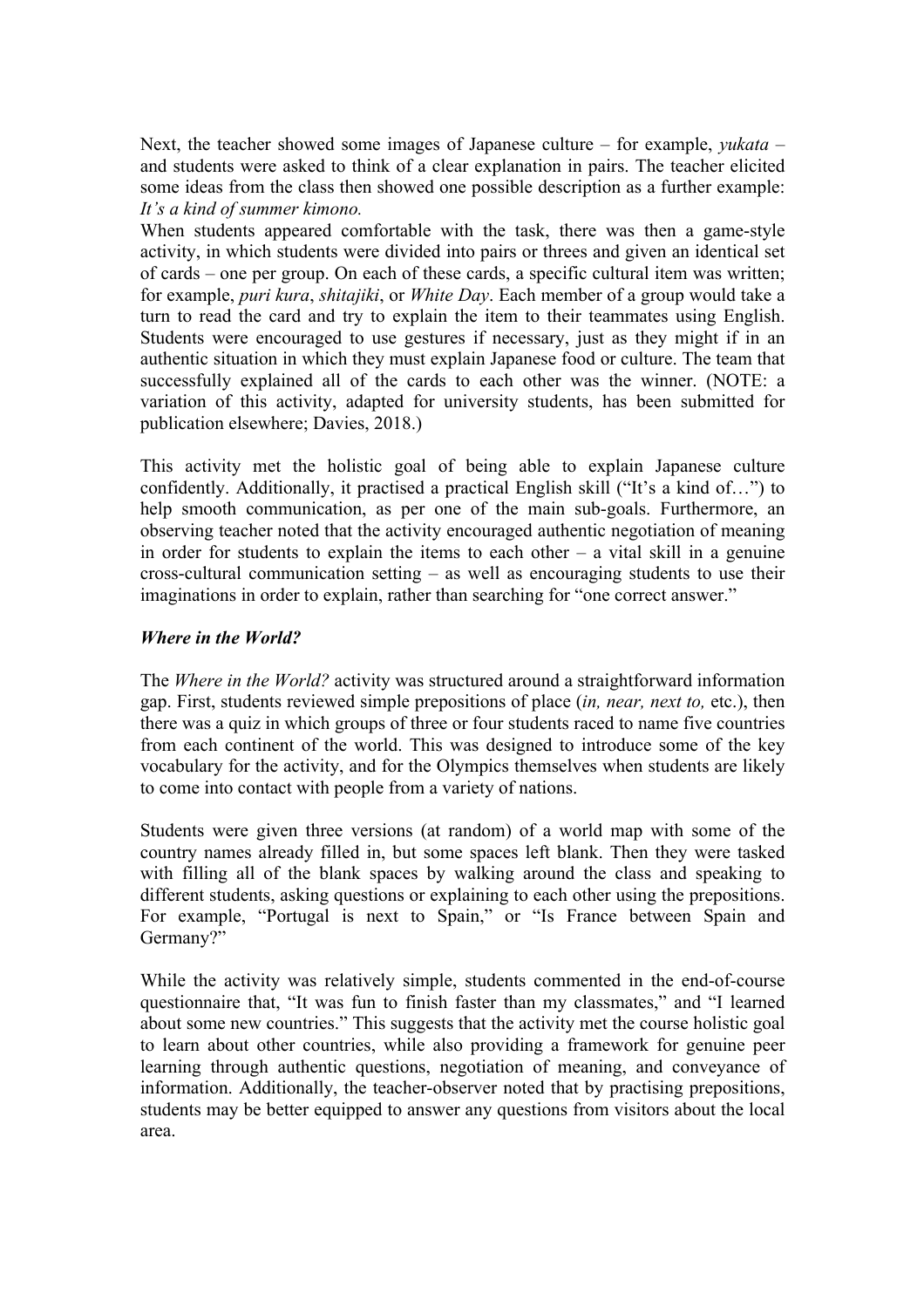# *The Same, but Different*

This activity was designed to meet the goal of developing student confidence in their own culture, while simultaneously learning about other countries and comparing cultures positively. More specifically, it aimed to reduce the levels of anxiety in meeting people from overseas, as expressed in the pre-course survey, where some students mentioned cultural differences in negative terms; for example, "Foreign people's manners are different. It will make problems;" or "People from other countries will not understand Japan."

First, the teacher pre-taught the words *same*, *similar* and *different* and gave some examples of comparisons between countries. For instance, "The seasons in Britain are similar to Japan. The food in Britain is different from Japan; British people eat potatoes more than rice!" Then each student was assigned a country at random. For homework, they researched about the country, with the goal of finding at least two similarities with Japan and at least one difference. In the following class, the students split into groups and each member made a one-minute speech about their country.

To encourage students to listen carefully, they all kept a notebook in which they were assigned to keep a record of their peers' presentations, then added some of their own ideas for the *next* homework, thus reviewing their classmate's research and expanding their knowledge of a variety of cultures.

Again, this met the target of students conveying information authentically, as well as encouraging them to consider differences and similarities more positively.

# **Results and Conclusions**

At the end of the ten-week programme, the students were asked the same questions as before the course:

*1. How do you rate your English communication skill? (Circle ONE number) 1 2 3 4 5 6 7 8 9 10*  **Poor communicator** Fluent

*2. How do you feel about more overseas visitors coming to Japan in 2020?*

It should be noted that this group of students, even before the course began, showed less negativity than the wider student population towards their own English skill and the likely influx of foreign visitors. The very fact that they had joined this elective programme (with classes outside regular school hours) already suggested a higher level of motivation and interest than some of their peers. However, at the beginning of the course, the participants' average self-evaluation of their English communication skill was 3.1 (out of 10). At the end of the course, the average score for the same question had more than doubled, to a rating of 6.3. This certainly suggests a higher level of confidence in the students' ability to communicate effectively in their L2, and it indicates that the course met one of the two main sub-goals: *Develop practical English skills to help smooth communication*. There was initially some confusion among students regarding the lack of correction and formal testing of skills (the evaluation was based entirely on attendance and participation); however,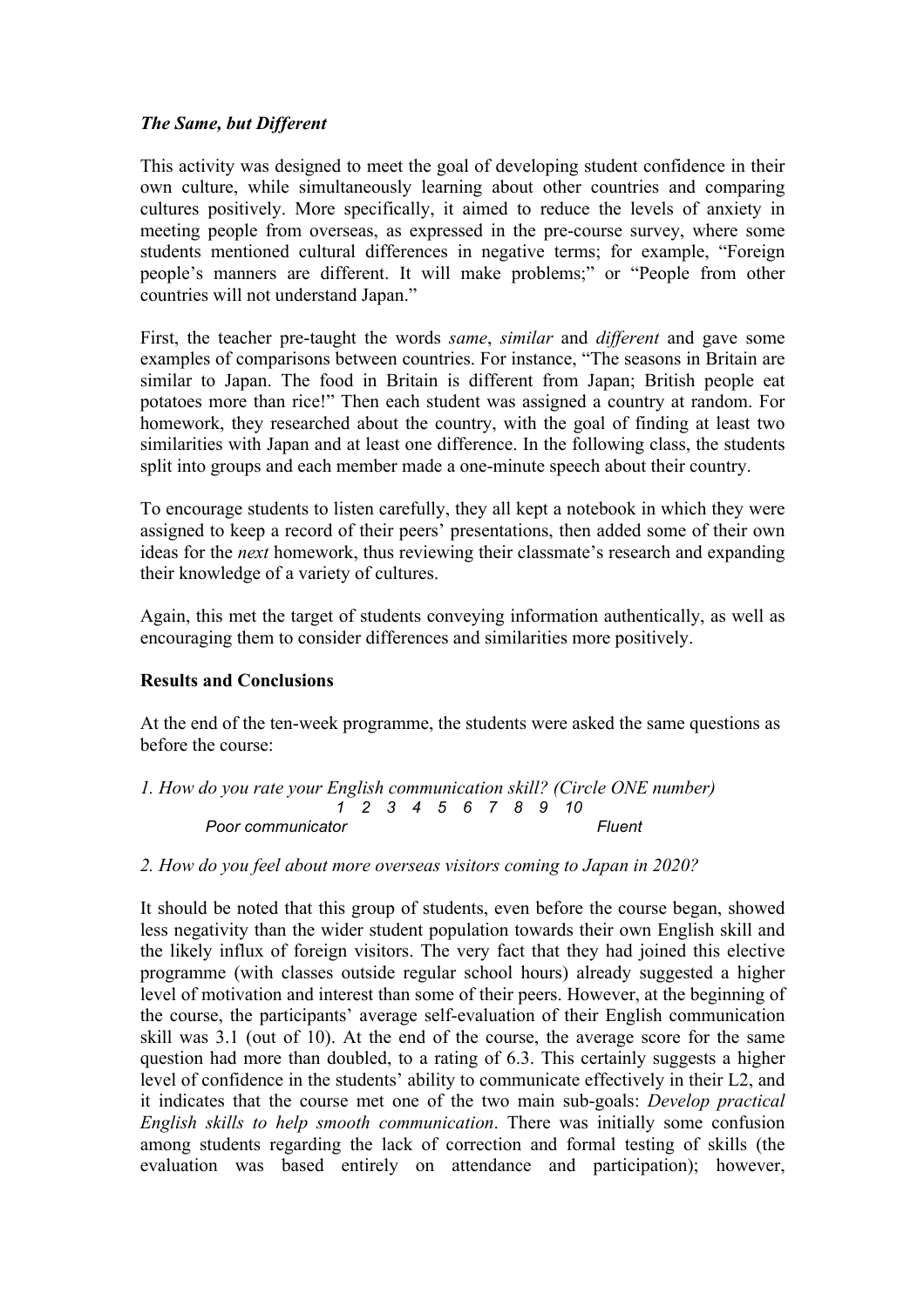teacher-observers noted that this did not appear to be a problem in the latter half of the programme, with one observer noting "Most students [are] willing to take high risks," which, according to Rees-Miller (1993), is the characteristic of a successful learner (p. 682).

In response to the second question, regarding the students' feelings about overseas visitors coming to Japan for the Olympics and Paralympics, before the course 29% of the participants' responses were positive, with 60% negative. At the end of the programme, conversely, 87% of responses were positive, with only 5% expressing negativity. Some example comments included: "I want to practise with real foreign people!" "I make lots of mistakes, but it's OK!" "I'm interested in knowing more about Africa." "I think I can explain well now." Such responses suggest that the second sub-goal, to *Increase students' confidence in their own culture within a global society*, had been met by many of the students. Furthermore, these comments were evidence of the holistic targets being met: to explain Japanese culture confidently, to learn about other countries, and to be able to compare cultures positively.

Admittedly, this was a small-scale programme attended only by voluntary participants. However, the change in learner attitudes towards their own English skill (double the rate at the beginning of the course), and the increase in positivity towards the influx of visitors to the local area (treble the number of positive comments received in the pre-course survey) were marked. These results suggest that, even in a comparatively short programme (a total of 20 hours' teacher-student contact time over 10 weeks), it is possible to significantly increase learner confidence in their L2 communication skill by focusing on content rather than form and inviting students to take risks. Additionally, through activities related to real-world situations, and through guided independent and peer-learning, it is possible to increase young people's interest in local and international cultures. These findings may be of note, not only for Japan in the approach to Tokyo 2020, but also in other situations where the number of incoming tourists is increasing significantly, and where the local people's ability to communicate positively with people from different backgrounds may have substantial cultural and economic value.